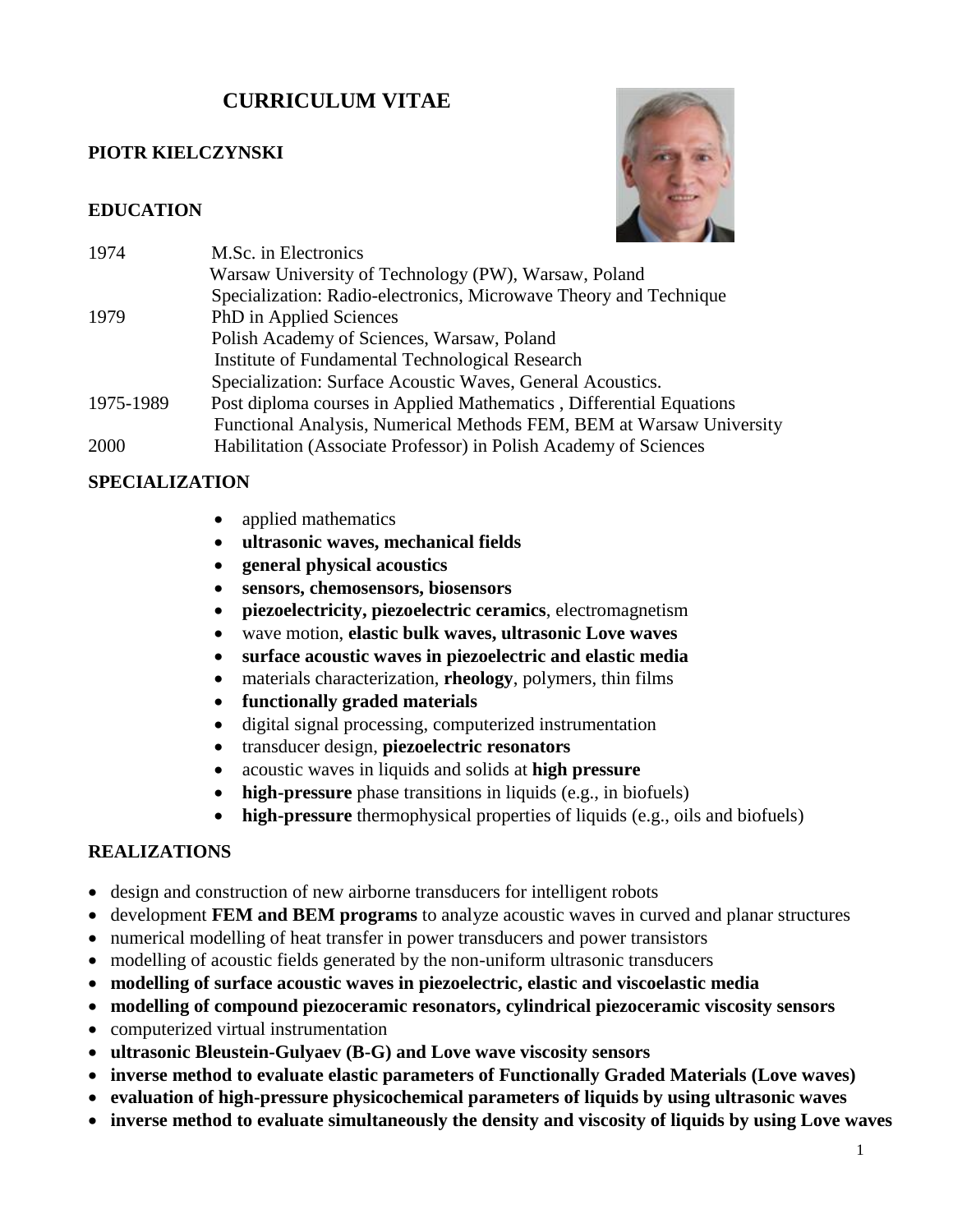# **PROJECTS**

I. **NATO** Collaborative Research Grant #HTECH.LG. 930433, 1994 – 1997, Co-Investigator

- II. Projects granted by **NATIONAL RESEARCH CENTRE (Poland)**
- 1) "Scanning Contact Acoustic Microscope", 1993-1996, **Principal Investigator (PI)**
- 2) "Surface Acoustic Wave Viscosity Sensors", 1998 2001, **Principal Investigator (PI**)
- 3) "Ultrasonic-Indentation Method for Evaluations Elastic and Plastic Parameters of Metals, Ceramics, Semiconductors and Plastics", 2007 – 2011, **Principal Investigator (PI)**
- 4) "Identification of changes in elastic profiles in graded materials using ultrasonic Love waves", 2011-2014, **Principal Investigator (PI)**
- 5) "Identification of rheological parameters of viscoelastic media on the example of liquid and solid polymers by ultrasonic surface Love waves", 2017- till present, **Principal Investigator (PI)**

#### **EMPLOYMENT HISTORY**

| 1975-1979    | Polish Academy of Sciences                                         |
|--------------|--------------------------------------------------------------------|
|              | Institute of Fundamental Technological Research                    |
|              | Theory and practice of bulk and surface acoustic waves propagation |
| 1979-1986    | Institute of Electron Technology in Warsaw                         |
|              | Modeling of electron devices and VLSI                              |
| 1986-present | Polish Academy of Sciences                                         |
|              | Institute of Fundamental Technological Research in Warsaw          |
|              | Head of the Acoustoelectronics Division from 2004-till present     |

**PUBLICATIONS**: more than 90 scientific papers in internationally recognized prestigious journals (Times cited: 434 - ISI WEB of Knowledge, Hirsh index: H=13)

# **INTERNATIONAL ACTIVITY (RESEARCH STAYS)**

- 1) Denmark, Copenhagen, DTH, 1990, 6 month, visiting scholar
- 2) Canada, Concordia University, Montreal, 1995, 3 month, visiting scholar
- 3) Japan, JSPS Tokyo Institute of Technology. 1999, 10 month, visiting professor
- 4) Japan, Tokyo Institute of Technology, 2002, 2004, 1 month, visiting professor
- 5) Japan, Shizuoka University, Hamamatsu, 2010, 1 month, visiting professor

# **MUTUAL CO-OPERATION**

- 1. Prof. Fink Paris VII ESPCI 1992
- 2. Dr Bonnelo Pierre et Marie Curie Universite Paris VI -1994-1997
- 3. Prof. Vetelino, University of Maine, USA 1996
- 4. Prof. Iwamoto, Tokyo Institute of Technology 1999
- 5. Prof. Gallego-Juarez, Instituto de Acustica, Madrid, Spain 2002
- 6. Dr Arnau Universidad Politecnica de Valencia 2002
- 7. Dr Kondoh Shizuoka University, Hamamatsu, Japan 2007-till present

# **INTERNATIONAL CONFERENCES**

- 1. 12th TOIN International Symposium on Biomedical Engineering, 11 November 2017, **TOIN University of Yokohama**, Japan
- 2. **IEEE Ultrasonic, Ferroelectrics and Frequency Control Symposium**, USA: 1991, 1992, 1993, 1994, 1995, 1996, 1997, 1998, 2000, 2001, 2002, 2003, 2004, 2005, 2006, 2008, 2009, 2010, 2011, 2012, 2013, 2014, 2015, 2016, 2017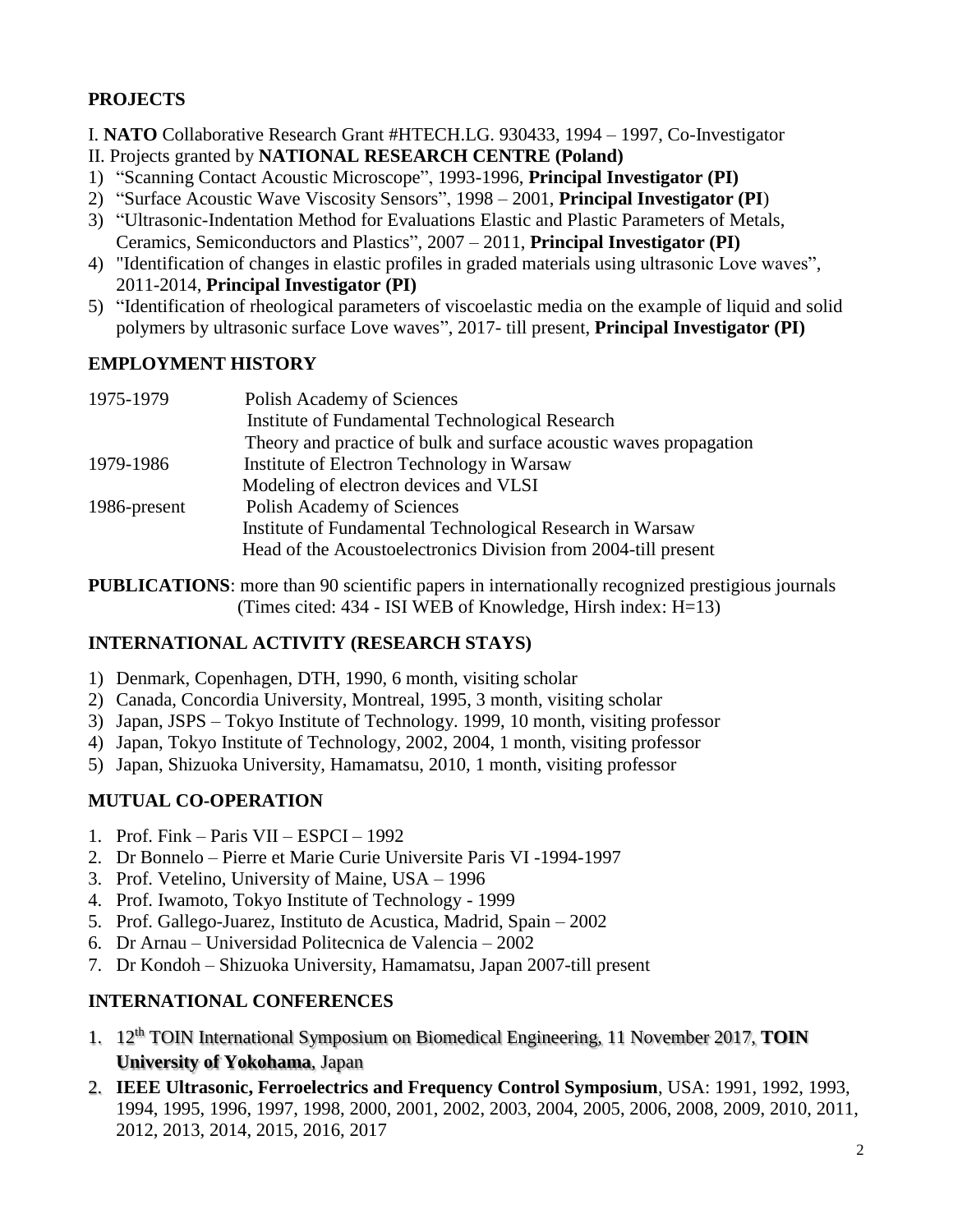- 3. ECCOMAS Int. Symp. **Inverse Problems in Mechanics**, 2009 April 23-25, 2009, Łańcut, Poland
- 4. Ultrasonic Imaging, Bochum, Germany, 1990.
- 5. IV Workshop on Acoustic Wave Sensors in Salbris, France, 2003
- 6. 345 WE-Heraeus Seminar: Acoustic Wave Based Sensors: Concepts, 2005, Bad Honnef, Germany.

# **PLENARY LECTURER (INVITED SPEAKER)**

- 1. 12th TOIN International Symposium on Biomedical Engineering, 11 November 2017, **TOIN University of Yokohama,** Japan
- 2. 25<sup>th</sup> Jubilee International Scientific Conference, Progress in Technology of Vegetable Fat, 31 May-2 June 2017, Rynia, Poland

# **MEMBERSHIP**

**IEEE** (Institute of Electrical and Electronic Engineers) – USA, member from 2002. **Senior Member** from 2012

#### **REFEREE IN SCIENTIFIC JOURNALS**

- 1. Journal of Applied Physics
- 2. IEEE Trans. on UFFC (Ultrasonics, Ferroelectrics and Frequency Control)
- 3. Ultrasonics
- 4. International Journal of Solids and Structures
- 5. Geophysical Journal International
- 6. Sensors
- 7. Philosophical Magazine

# **MY MAJOR SCIENTIFIC ACHIEVEMENTS ARE AS FOLLOWS:**

- 1) Theory of surface acoustic **Love waves** in non-homogeneous elastic media –1981
- 2) **Inverse method** for determining the elastic properties in non-homogeneous elastic media using **shear surface acoustic waves** – 1985
- 3) Theory of inhomogeneous **planar optical waveguides** 1987
- 4) Theory of non-diffracting ultrasonic **Bessel beams** –1993
- **5)** Theory of **piezoelectric cylindrical resonators + viscoelastic liquid.** I have established a **formula**  for an **electrical admittance** of the resonator **–** 2002
- 6) Theory of **compound piezoelectric cylindrical resonators** (**electrical admittance**, **equivalent circuit**, **eigenfunctions + eigenvalues**, **impedance Z matrix**) –2003 – 2007
- 7) Development of a new method for measuring the viscosity of liquid crystals using **Bleustein-Gulyeav (B-G) electro-acoustic surface waves** – 2004
- 8) Development of a **new method** to measure the **viscosity** of liquids under **high pressure** (up to 800 MPa) – 2007
- 9) Establishment of a new **inverse method** for the determination of **elastic** parameters of functionally graded materials using elastic surface waves – 2011, 2016
- 10) Development of a new **inverse method** for evaluation of **rheological** parameters of liquids by means of ultrasonic waves, 2014
- 11) Solution of the **Direct Sturm-Liouville Problem** for Love waves propagating in viscoelastic waveguides, 2017
- 12) Discovery of **high-pressure phase transitions** in biofuels (methyl esters) by ultrasonic methods (cold-start problem), 2017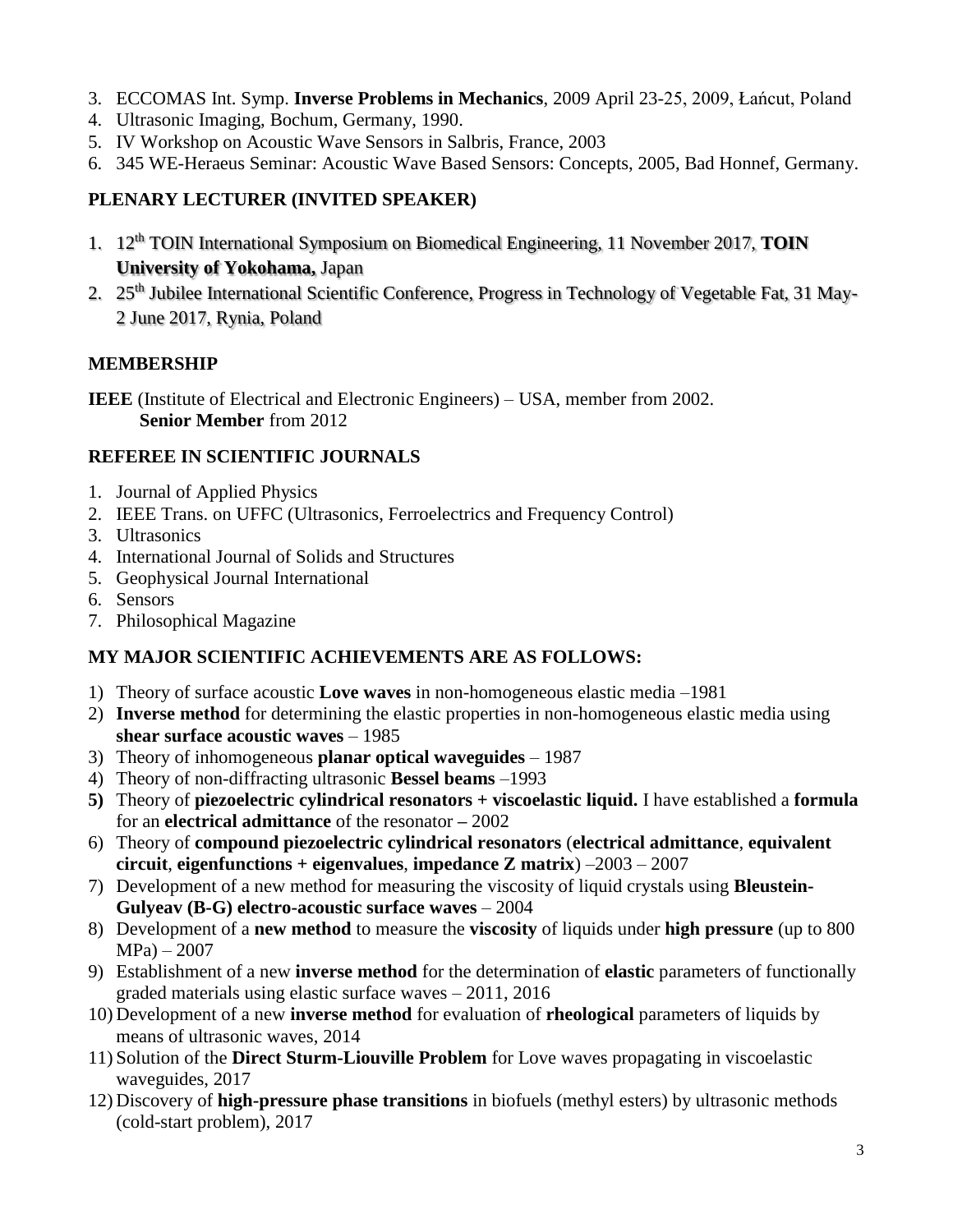# **INTERNATIONAL RECOGNITION AND DIFFUSION**

- 1) I was invited as a Plenary Lecturer at the  $12<sup>th</sup>$  TOIN International Symposium on Biomedical Engineering, 11 November 2017, **TOIN University of Yokohama**, Japan
- 2) My scientific **achievements were selected for presentation during** "Polish Science and Technology Forum" in **Paris**, 15-16 September 2003.
- 3) I spent over 9 month at **Tokyo Institute of Technology** (**Department of Physical Electronics)** in 1999 as a visiting professor. During this stay I developed a new theory of the **electro-mechanical** behavior of **Langmuir-Blodgett** monolayers (**liquid crystals**).
- 4) I spent 6 months at **Danish Technical University** in Lyngby, Copenhagen in 1990 as a visiting scholar developing theory of diffraction-less ultrasonic beams.
- 5) I spent 3 months at **Concordia University in Montreal**, Canada in 1995 as a visiting scholar establishing a new theory of **ultrasonic surface waves in loss media**.

I am internationally recognized expert in the domain of Ultrasonics.

# **EFFORTS AND ABILITY TO INSPIRE YOUNGER RESEARCHERS**

- 1. I was a reviewer of the PhD dissertation. S. Rubalya Valantina, "Computation of viscosity and study of antioxidant stability in edible oils using neural network". Department of Physics, Sastra University, India, 2012.
- 2. I was a reviewer of the habilitation (D.Sc.) dissertation conducted in the Geological Institute of the Polish Academy of Sciences in Warsaw – 2005
- 3. I was a supervisor of two MSc dissertations conducted in the Warsaw University of Technology, Faculty of Physics – 2008

The domain of my research includes many overlapping areas such as: **Acoustics**, **Ultrasonics, Electrodynamics, Continuum Mechanics, Optics, Applied Mathematics, Electronics etc.** 

# **CHAPTERS IN MONOGRAPHS:**

- 1) P. Kiełczyński, "Application of **acoustic waves** to investigate the physical properties of liquids at high pressure", in "Acoustic Waves", ed. by D.W. Dissanayake, Sciyo, Rijeka, Croatia, 2010, Chapter 14, 317-340.
- 2) P. Kiełczyński, "The Application of **Ultrasonics** for Oil Characterization", Chapter 5, in "Ultrasound in Food Processing: Recent Advances", Mar Villamiel (Editor), Jose V. Garcia-Perez (Editor), Antonia Montilla (Editor), Juan A. Carcel (Editor), Jose Benedito (Editor) (2017), **John Wiley & Sons** (2017), pp. 115-145, ISBN: 978-1-118-96418-7
- 3) P. Kiełczyński, Power Amplification and Frequency Selectivity in the Inner Ear: **A New Physical Model**, Chapter 5, in Advances in Clinical Audiology, Edited by Stavros Hatzopoulos, IntechOpen (2017) pp. 59-98, http:// dx.doi.org/10.5772/66542
- 4) P. Kiełczyński, "Properties and Applications of **Love Surface Waves** in Seismology and Biosensors", in "Surface Waves - New Trends and Developments", Edited by Farzad Ebrahimi, IntechOpen, (2018), in press.